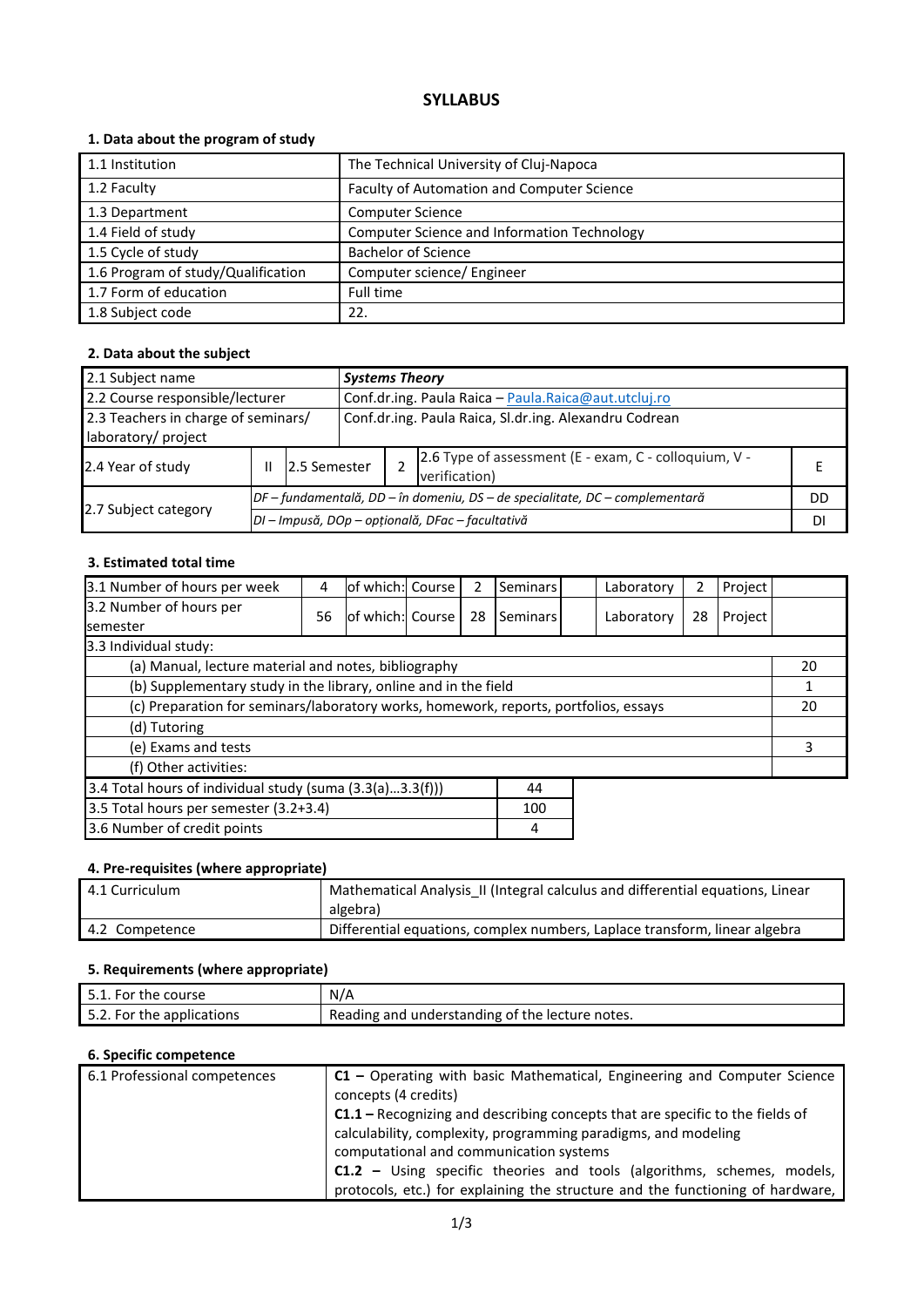|                       | software and communication systems<br>C1.3 - Building models for various components of computing systems<br>C1.4 - Formal evaluation of the functional and non-functional characteristics of |  |  |  |
|-----------------------|----------------------------------------------------------------------------------------------------------------------------------------------------------------------------------------------|--|--|--|
|                       | computing systems<br>$C1.5$ – Providing a theoretical background for the characteristics of the<br>designed systems                                                                          |  |  |  |
| 6.2 Cross competences | N/A                                                                                                                                                                                          |  |  |  |

### **7. Discipline objective (as results from the** *key competences gained***)**

| 7.1 General objective   | The general objective of the course is to introduce the fundamental principles of<br>linear system modelling, analysis and feedback control and to evaluate feedback<br>control systems with desired behaviour.                                                                                                                                                                                                                                                                                                                                                                                                    |
|-------------------------|--------------------------------------------------------------------------------------------------------------------------------------------------------------------------------------------------------------------------------------------------------------------------------------------------------------------------------------------------------------------------------------------------------------------------------------------------------------------------------------------------------------------------------------------------------------------------------------------------------------------|
| 7.2 Specific objectives | The specific objectives are to acquire the knowledge and techniques related to:<br>- mathematical system modelling (differential equations, input-output<br>representation as transfer functions, block diagrams, state space models) for<br>simple applications<br>- linear system analysis (assessment of stability and performance properties of<br>linear systems) in time and frequency domains<br>- design of feedback controllers such as PID, lead and lag compensators for linear<br>systems using s-domain techniques, state-feedback design<br>- linear sampled-data system representation and analysis |

#### **8. Contents**

state error

| 8.1 Lectures                                                                                                           | Hours          | Teaching methods                            | Notes                                      |  |
|------------------------------------------------------------------------------------------------------------------------|----------------|---------------------------------------------|--------------------------------------------|--|
| Introduction to systems theory and control engineering.                                                                | 2              |                                             |                                            |  |
| Intoduction to system modeling. Linear approximation.                                                                  |                |                                             |                                            |  |
| Input/output models. System response. State-space models.                                                              | $\overline{2}$ |                                             |                                            |  |
| Conversion between transfer function and state space.                                                                  | 2              |                                             |                                            |  |
| Block diagrams.                                                                                                        |                |                                             |                                            |  |
| Linear system analysis. 1 <sup>st</sup> and 2 <sup>nd</sup> order systems. Steady-state                                | $\overline{2}$ |                                             |                                            |  |
| error.                                                                                                                 |                | In case of                                  |                                            |  |
| Higher order systems. Dominant poles. Stability of linear                                                              | 2              |                                             | online                                     |  |
| continuous systems.                                                                                                    |                | Lecture, visual                             | teaching, the                              |  |
| System analysis using root locus.                                                                                      | 2              | presentations,                              | platform<br>used is                        |  |
| Frequency response. Bode diagrams.                                                                                     | 2              | demonstrations                              | <b>Teams (0365</b><br>services of<br>UTCN) |  |
| Controller design. Lead-lag compensation.                                                                              | 2              |                                             |                                            |  |
| System analysis. Applications. Midterm exam.                                                                           | $\overline{2}$ |                                             |                                            |  |
| PID - the basic technique for feedback control.                                                                        | $\overline{2}$ |                                             |                                            |  |
| Controlability. Observability. State feedback.                                                                         | $\overline{2}$ |                                             |                                            |  |
| Sampled-data systems.                                                                                                  | $\overline{2}$ |                                             |                                            |  |
| Digital control systems                                                                                                | 2              |                                             |                                            |  |
| Controller design - aplications. Sampled-data systems -                                                                |                |                                             |                                            |  |
| applications.                                                                                                          | 2              |                                             |                                            |  |
| Bibliography                                                                                                           |                |                                             |                                            |  |
| 1. R. C. Dorf, R. Bishop, "Modern Control Systems", Addison-Wesley, 2004;                                              |                |                                             |                                            |  |
| 2. K. Ogata, "Modern Control Engineering", Prentice Hall, 1990.                                                        |                |                                             |                                            |  |
| 3. K. Dutton, S. Thompson, B. Barraclough, "The Art of Control Engineering", Addison-Wesley, 1997                      |                |                                             |                                            |  |
| 4. William S. Levine (editor), "The Control Handbook", CRC Press and IEEE Press, 1996                                  |                |                                             |                                            |  |
| 5. Lecture notes available on on the course class at: http://moodle.cs. utcluj.ro or Teams/Files (Systems Theory team) |                |                                             |                                            |  |
| 8.2 Applications - Seminars/Laboratory/Project                                                                         | Hours          | Teaching methods                            | <b>Notes</b>                               |  |
| Introduction to Matlab. Simulation of dynamical systems                                                                | 4              |                                             | In case of                                 |  |
| Linear approximation of differential equations. Transfer functions.                                                    |                | Class discussion,                           | online                                     |  |
| System response.                                                                                                       | 4              | Supervised exercise<br>solving using Matlab | teaching, the                              |  |
| Block diagram models. 1st and 2nd order system analysis. Steady-                                                       | $\mathbf{A}$   | lndi                                        | platform                                   |  |

System stability. Root locus 4

Individual student

used is MS Teams.

reports

4